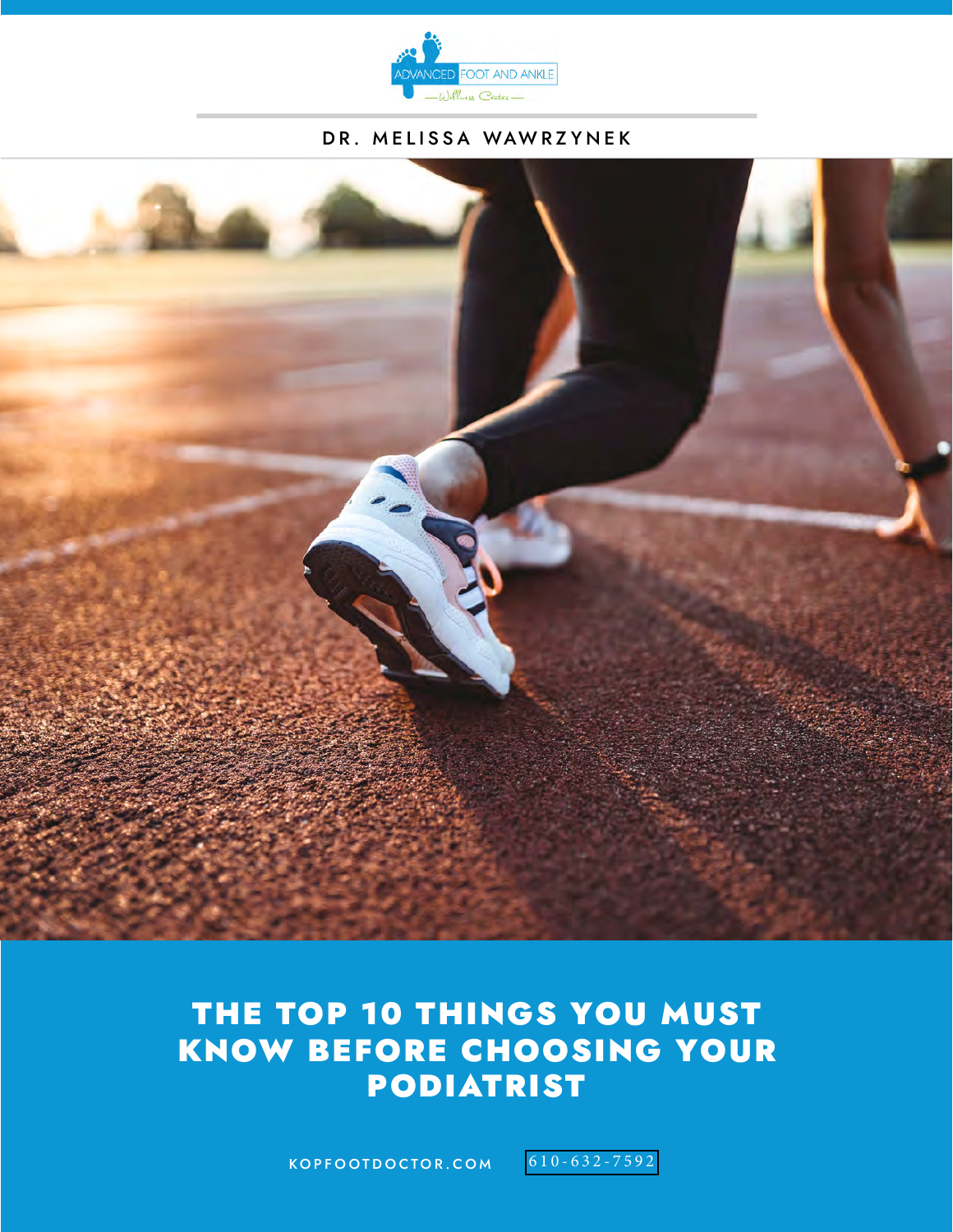## <span id="page-1-0"></span>**Welcome Letter from Dr. Melissa Wawrzynek**

Dear Friend,

At Advanced Foot & Ankle Wellness Center, we value your and your loved ones' health and comfort above all else. We believe that what is right for one patient may not necessarily be the best choice for another, which is why we focus on personalized care based on your unique needs. If you are currently searching for a foot and ankle specialist for you or a family member, this report will help you identify the most important questions to ask your potential new podiatrist.

The most significant component of our practice is the extensive experience that we offer, but what truly sets us apart from other podiatry offices is our commitment to compassionate care and honesty. Our team strives to provide state-of-the-art foot and ankle treatments in a comfortable, friendly environment with a focus on 5-star customer service.

The questions in this report are the ten most important characteristics to look for in a podiatrist. When you find a podiatry office that will provide everything that is written here, then you have likely found a caring provider who can help you achieve a painfree, mobile lifestyle.

If you would like to learn more about any of the information provided in this report, please feel free to call me or one of our staff at 610-632-7592. We are always happy to help and look forward to speaking with potential patients about the exceptional podiatric medicine we can offer you and your loved ones.

To Your Foot Health,

Dr. Melissa Wawrzynek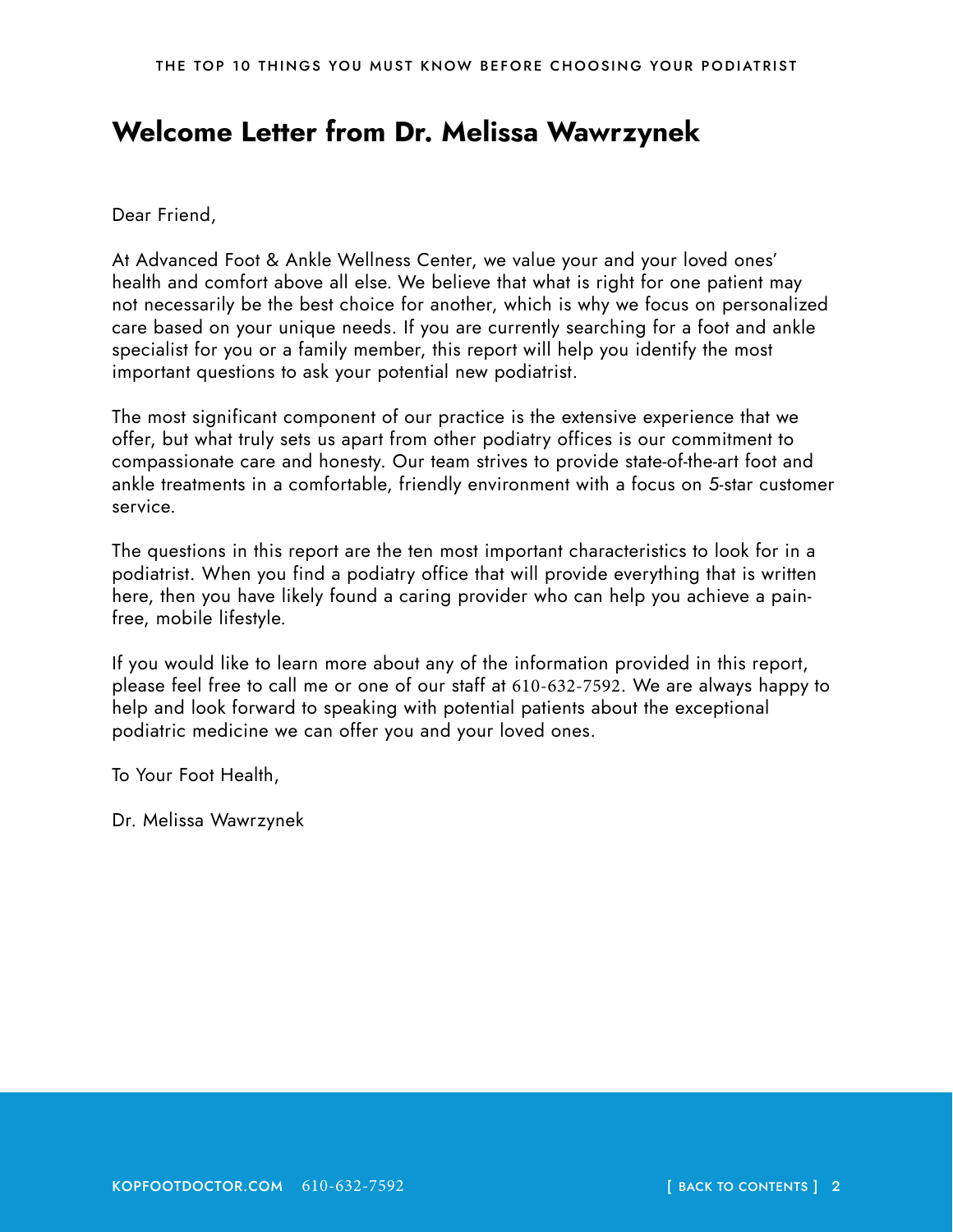<span id="page-2-0"></span>

#### **Contents**

| Welcome Letter from Dr. Melissa<br>Wawrzynek 2                  |
|-----------------------------------------------------------------|
| 1. Do They Have<br>Extensive Experience? 4                      |
| 2. Can They Provide Pain Relief at<br>Your First Appointment? 5 |
| 3. Are They Focused on<br>Non-Surgical Treatments?6             |
| 4. Are They Using<br>Advanced Technology?7                      |
| 5. Are They Open<br>After Work or School?8                      |
| 6. Can You Reach<br>Them in an Emergency? 9                     |
| 7. Can You Start Treatment<br>at Your Consultation? 10          |
| 8. Can They Help<br>Serious Athletes? 11                        |
| 9. Do They Care<br>for Your Community? 12                       |
| 10. Will They<br>Respect Your Time? 13                          |
| 11. Bonus: Do They<br>Have a Guarantee?  14                     |
| Closing Letter From Dr.<br>Wawrzynek  15                        |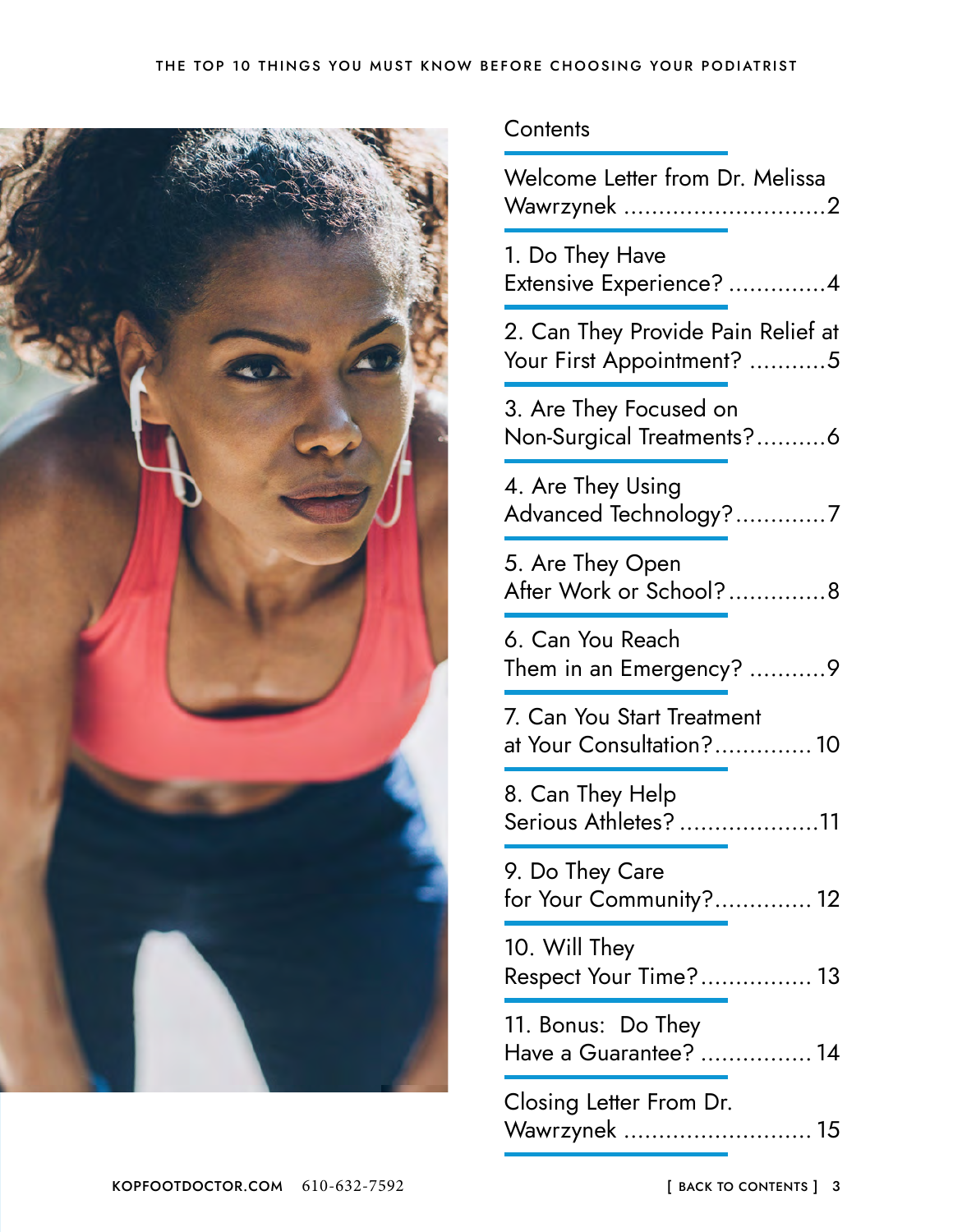#### <span id="page-3-0"></span>**1. Do They Have Extensive Experience?**

When choosing a new podiatrist, consider their training and experience first. A podiatrist who has already seen a wide variety of cases will likely have already treated a foot condition similar to yours. Prior experience can help your podiatrist foresee any potential risks or complications during your treatment. With this knowledge, you can feel assured that your treatment recommendation is genuinely the best for you and that your treatment will be successful.

Our team at Advanced Foot & Ankle Wellness Center has helped over 5,000 people since 2013! Our podiatrist, Dr. Wawrzynek, brings years of experience and advanced training to our patients every day. We strive to offer personalized, comprehensive care and provide thorough exams for the most accurate diagnosis and your best foot health.

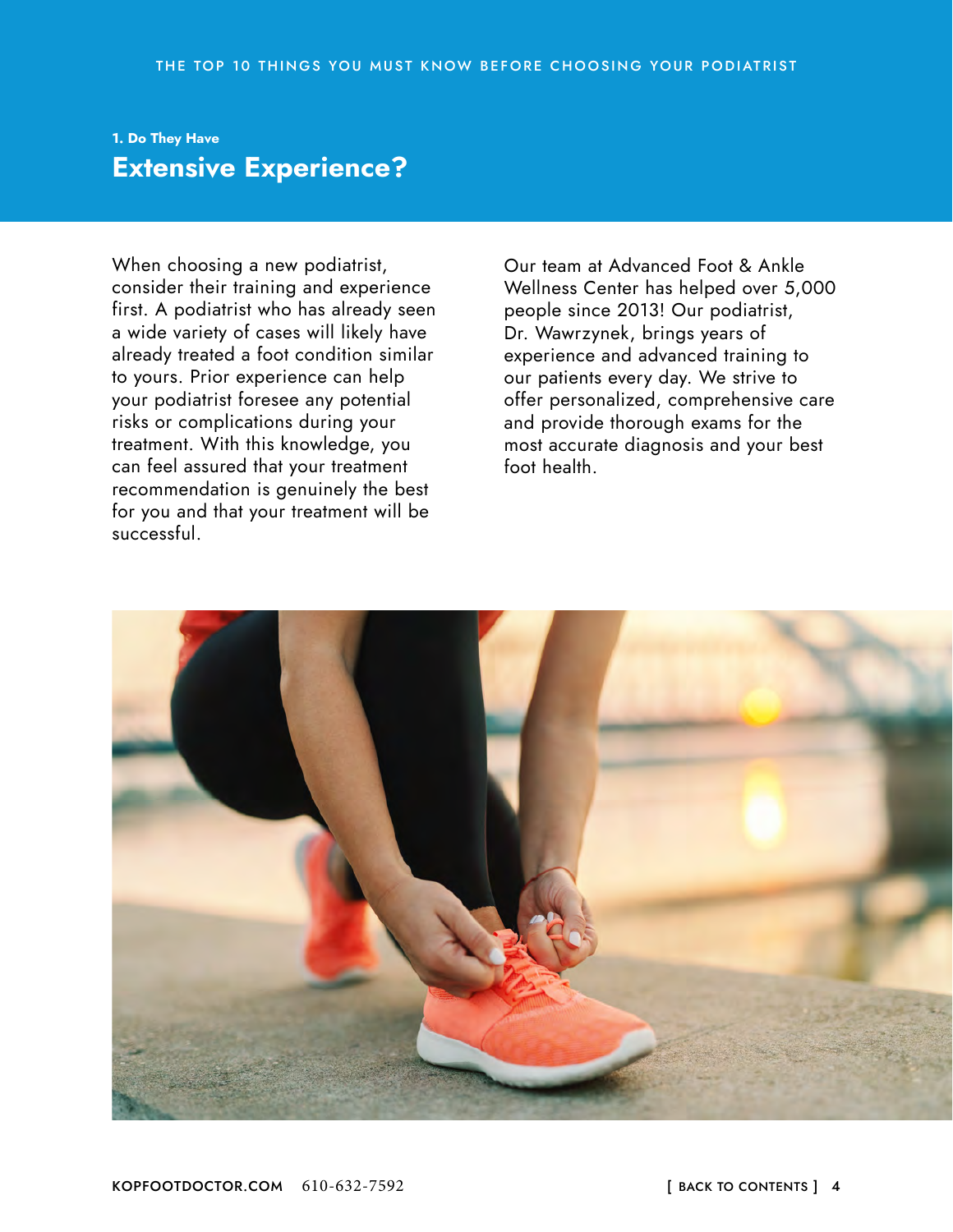<span id="page-4-0"></span>

#### **2. Can They Provide Pain Relief at Your First Appointment?**

Many patients are actively experiencing foot pain when they make their first appointment with a podiatrist. It's critical that your treatment starts as soon as possible after your consultation, especially if you are diagnosed with a serious foot or ankle problem, foot injury, or broken bones. Being required to make a second appointment is not only inconvenient but also forces you to wait in pain. Be sure that your potential new provider can provide pain relief at your consultation.

Advanced Foot & Ankle Wellness Center offers convenient appointment times and same-day treatment starts so you can get pain relief at your first appointment. Once you've had your initial evaluation, we will discuss your treatment options and begin treatment that same day if you would like to. Getting you back on your feet comfortably is important to us, so we strive to make your treatment as quick and convenient for you as possible.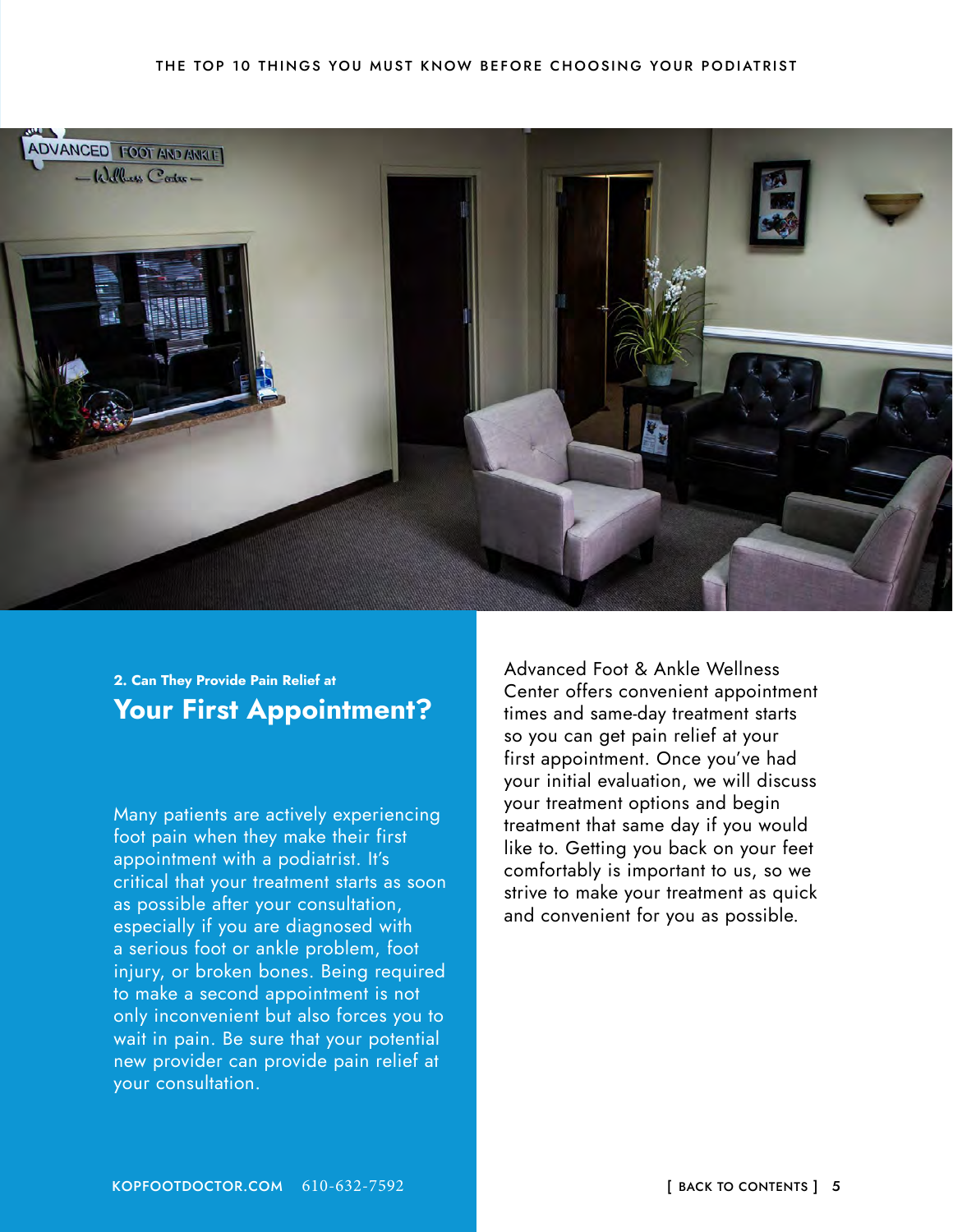### <span id="page-5-0"></span>**3. Are They Focused on Non-Surgical Treatments?**

9 out of 10 times, foot surgery isn't necessary for most patients. Though there are some cases where this is a necessary last resort, there are many alternatives to having foot surgery today.

If your podiatrist has exhausted all other non-surgical options, he or she may still be able to offer minimally invasive procedures instead of full-blown foot surgery. Technological advances have made your options numerous, and your podiatrist should be able to work with you to find the best options available for your needs.

At Advanced Foot & Ankle Wellness Center, you have the option for a wide variety of treatments. Dr. Wawrzynek takes a biomechanical approach to treatment, focusing on the underlying reason for your foot or ankle pain, and offers treatment to remedy the issue, thus relieving your pain The human body is amazing in its power to heal, and we've learned to work with it to make treatments easy, safe, and as painfree as possible.

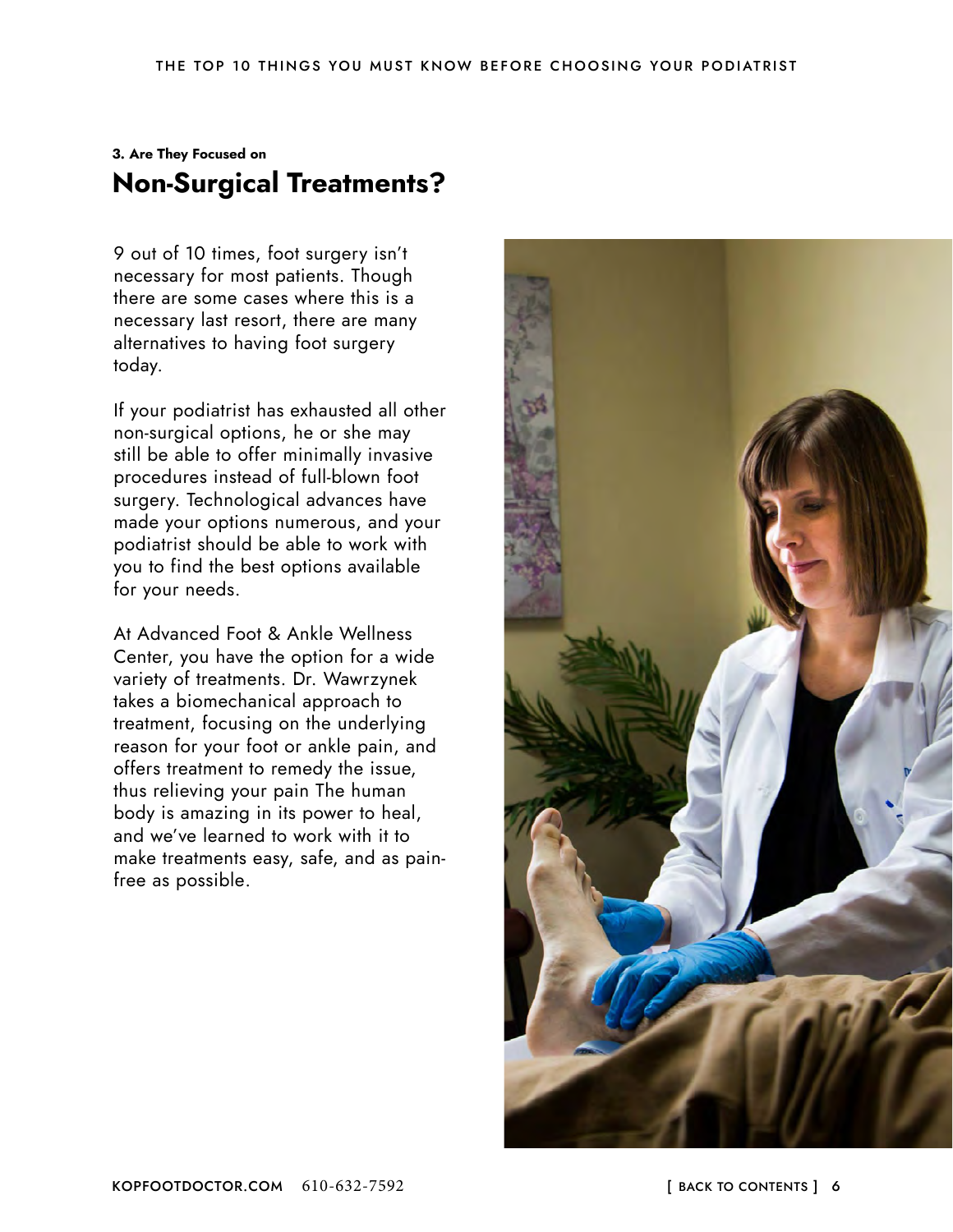### <span id="page-6-0"></span>**4. Are They Using Advanced Technology?**

A great podiatrist will understand the importance of staying current with recent scientific research in podiatry and applying the most current knowledge to their practice. Even though the field of podiatry continues to advance, some podiatrists don't take the necessary steps to ensure they're up to date on the most current equipment, diagnostic procedures, and treatment options. You should ask your potential podiatrist if they are always on the cutting edge of podiatric treatments and technologies.

At Advanced Foot & Ankle Wellness Center, we work hard to ensure our practice offers you the most advanced and effective technologies. Podiatric technology includes many state-ofthe-art tools, techniques, equipment, and materials to ensure you receive top-notch care. We have received the necessary training to utilize advanced technology for optimal foot care, such as:

- Digital X-Ray
- Diagnostic Ultrasound
- 3D Custom Orthotics & Pressure Mapping Gait Analysis
- Curamedix EPAT & EMTT (electromagnetic transduction therapy)
- Laser Therapy

Whether you are experiencing foot pain or ankle pain, you can rest assured that these tools and treatment techniques will ensure the best possible outcome.

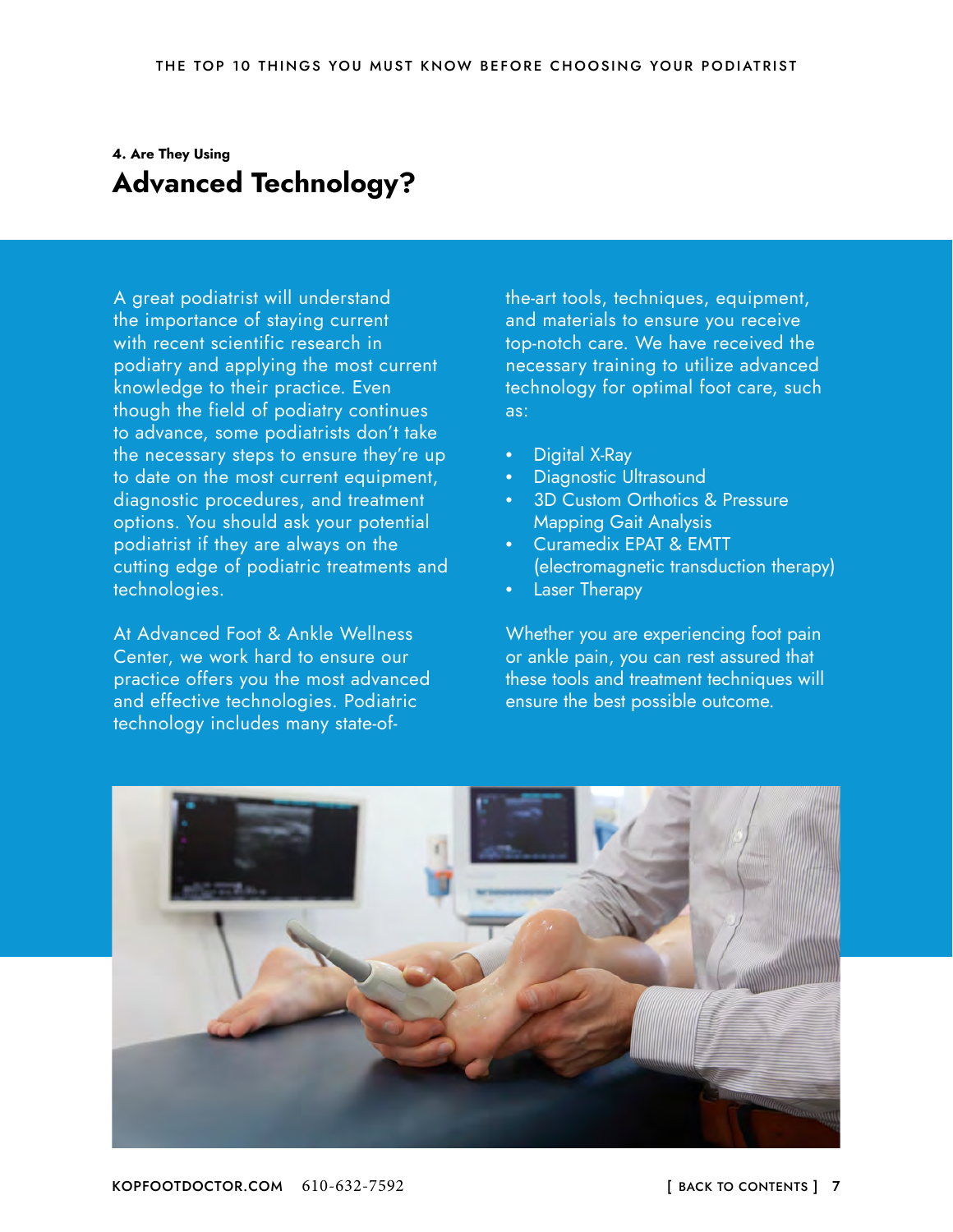<span id="page-7-0"></span>

#### **5. Are They Open After Work or School?**

Our weekday lives are filled with work, school, sports, extracurricular activities, homework, networking, errands, and more. Is it any wonder why so many people put off seeing their doctor because they can't find the time during the week? And these days, missing school or taking off work often means falling behind with homework or having to make up for lost time by working on weekends.

In your search for the right podiatrist, be sure to ask about their appointment hours. Are they flexible enough to offer evening hours, knowing that weekday schedules are usually full? If not, it might be in your best interest to keep looking around for a podiatrist who keeps their patients' busy schedules in

mind, rather than their own.

At Advanced Foot & Ankle Wellness Center, we know how busy parents and kids are during the week. We have children, too, and often have to find time to see their doctors during the week. That's why we're only too happy to offer convenient evening appointments. As a patient-focused practice, it's just one more way we are committed to making our patients' lives easier.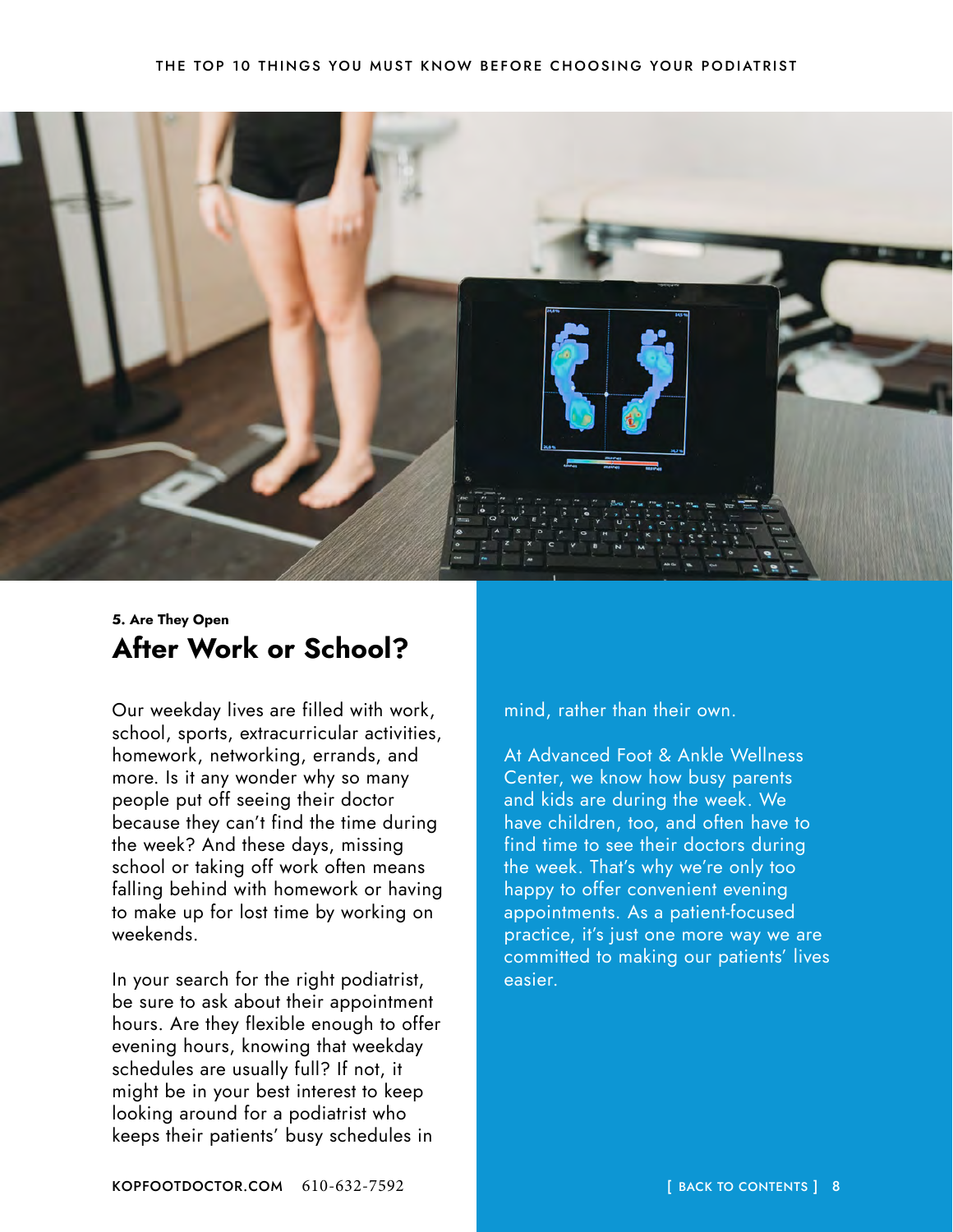### <span id="page-8-0"></span>**6. Can You Reach Them in an Emergency?**

If you are experiencing severe foot pain after a procedure or an injury, you want to be able to see your podiatrist – even if it's outside regular business hours. As you research your local options for podiatry care, make sure you find out how emergency appointments are handled.

Our compassionate team recognizes that accidents can happen, and

emergency appointments are sometimes necessary, especially if you are in pain. That's why our podiatry office is available to accommodate emergency appointments. Your foot health is our top priority, so we know our patients appreciate that they can call our office for an emergency, and we will always make every effort to get them seen as soon as possible.

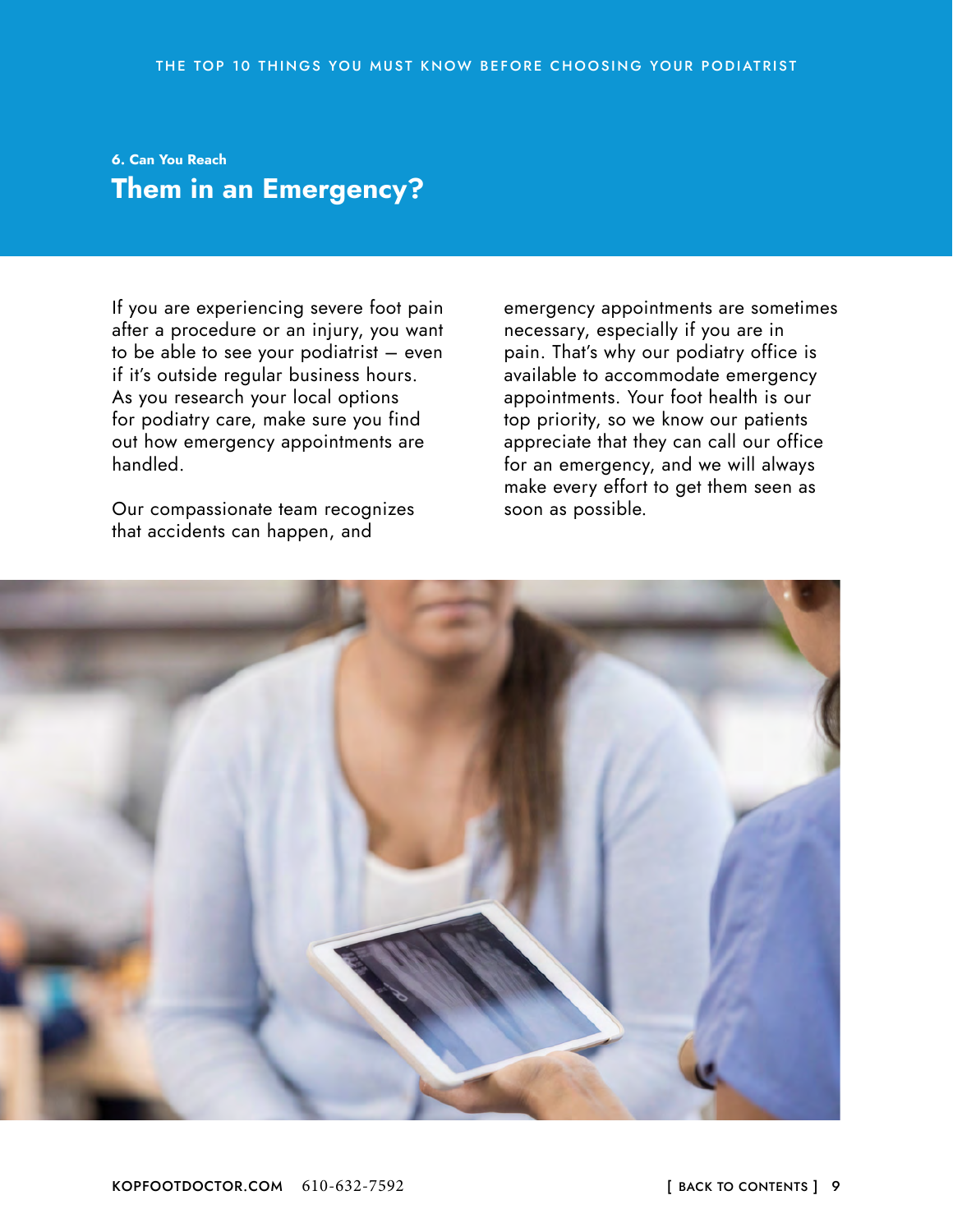#### THE TOP 10 THINGS YOU MUST KNOW BEFORE CHOOSING YOUR PODIATRIST

<span id="page-9-0"></span>

**7. Can You Start Treatment at Your Consultation?**

Many patients are actively experiencing foot pain when they make their first appointment with a podiatrist. Your treatment must start as soon as possible after your consultation, especially if you are diagnosed with a severe foot or ankle problem, broken bones, or an injury. If you have to make a second appointment, it's not only inconvenient but also forces you to wait in pain. Be sure that your potential new provider can start treatment at your consultation.

Advanced Foot & Ankle Wellness Center offers convenient appointment times, and same-day treatment starts so you can experience pain relief on your first visit. Once you've had your initial consultation, we will discuss your treatment options and begin treatment that same day if you would like to. Getting you back on your feet is our top priority, so we strive to make your treatment as quick and convenient for you as possible!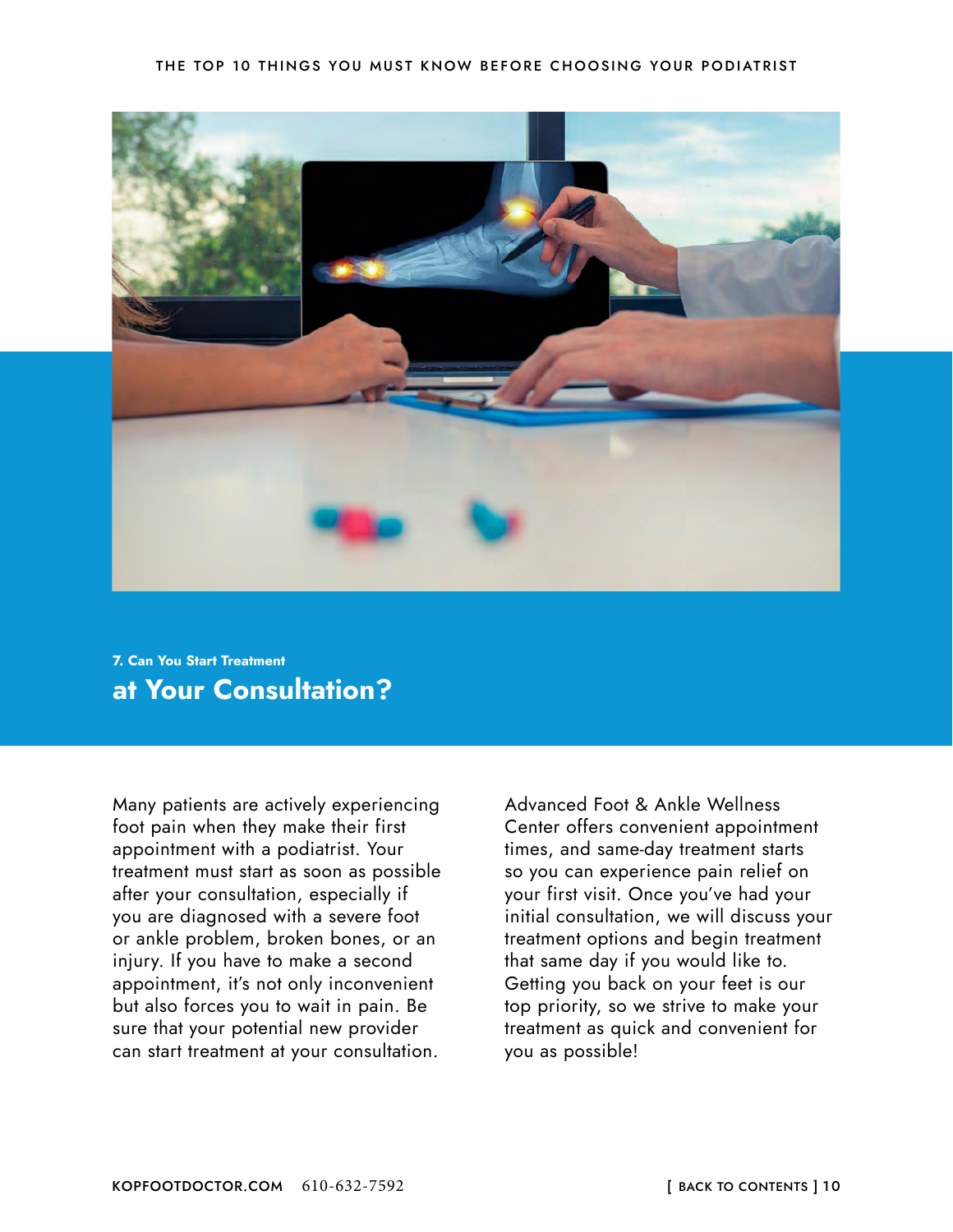#### <span id="page-10-0"></span>**8. Can They Help Serious Athletes?**

When seeking podiatric treatment, you'll want to go to top-rated, highly trained, and experienced doctors — especially if they've treated professionals who directly rely on their feet and ankles more than anyone else, like professional athletes, runners, or trainers.

At Advanced Foot & Ankle Wellness Center, we work hard to earn our patients' trust in our services. We've treated collegiate athletes, including basketball players. They trusted us to keep their feet healthy for their careers, and we can provide you with that same top-notch service.

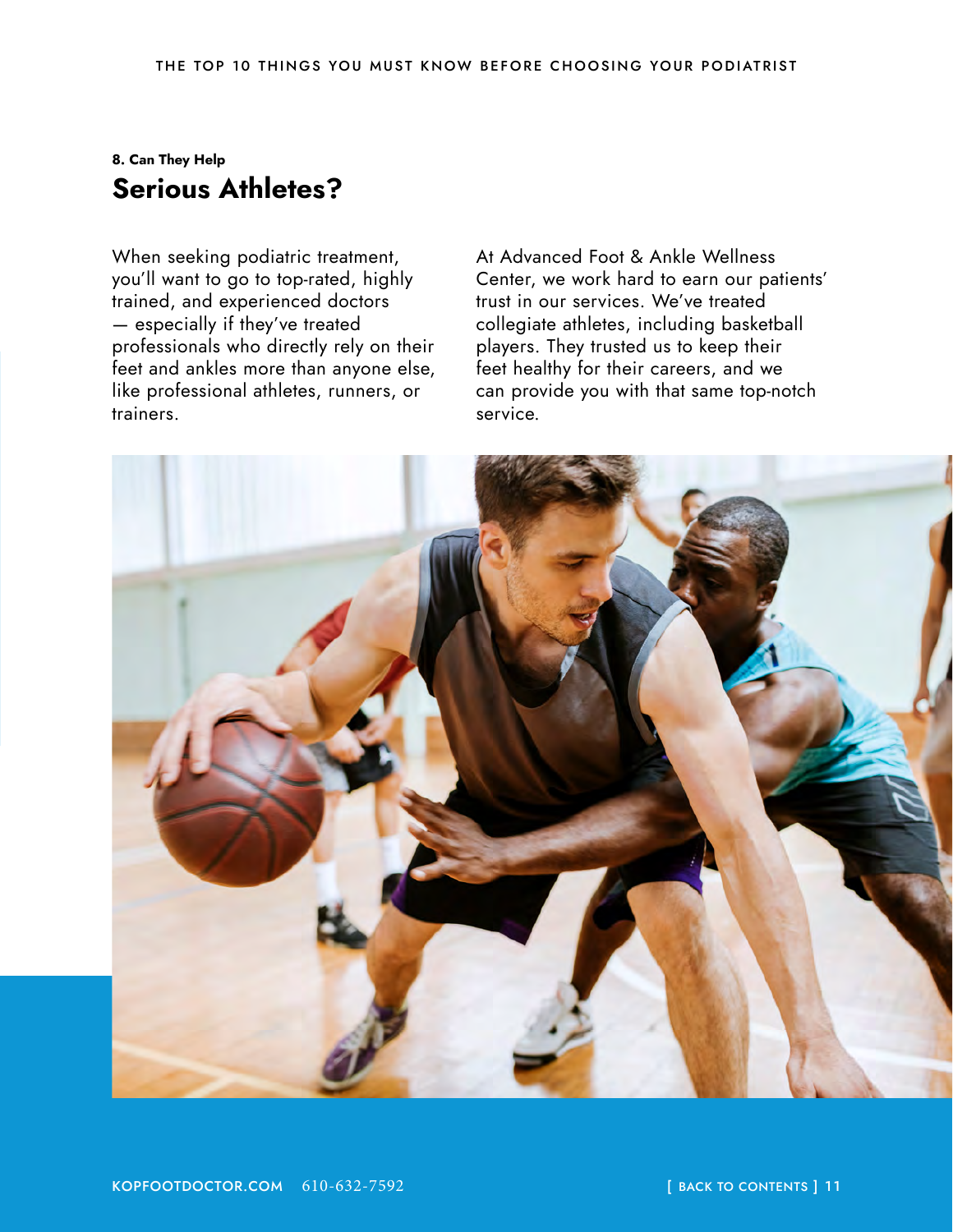<span id="page-11-0"></span>

#### **9. Do They Care for Your Community?**

When deciding on your new podiatrist, pay attention to whether they support their community. Community support can range from supporting local sports and activities, monetary donations, or partnering with non-profit organizations. When a practice takes the time to give back to their community, that is an indicator of responsibility and

compassion – key characteristics for any great doctor! You will directly benefit from a caring podiatrist, and you can also feel good knowing that you support an ethical local business with heart.

Supporting and caring for our community and giving back is an essential value at Advanced Foot & Ankle Wellness Center. Members of our experienced team regularly volunteer their time and resources to various charities and organizations, including:

- Run Coach for Girls On The Run
- Local basketball teams
- The Bridgeport Elks Club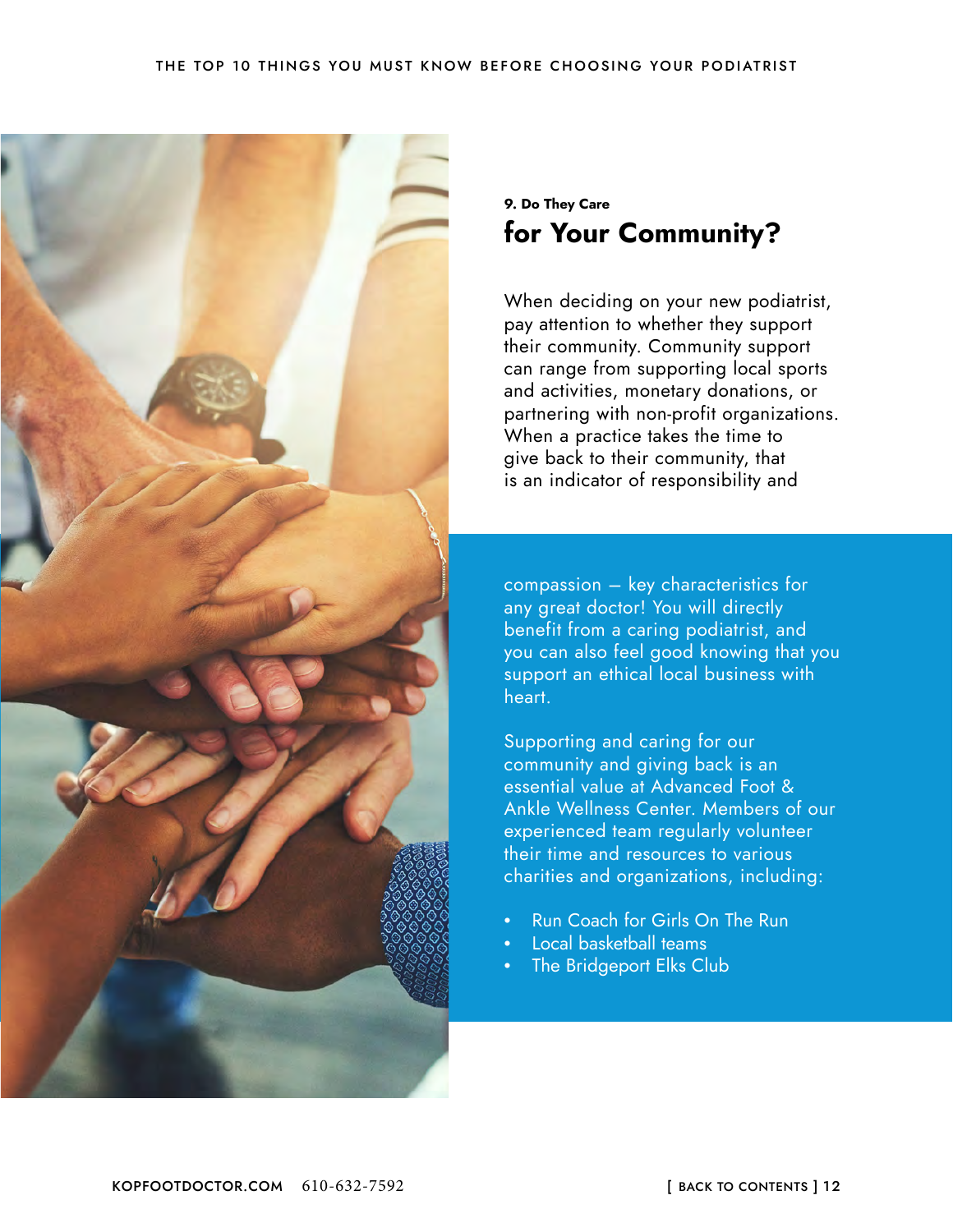#### THE TOP 10 THINGS YOU MUST KNOW BEFORE CHOOSING YOUR PODIATRIST

<span id="page-12-0"></span>

**10. Will They Respect Your Time?**

Your potential new podiatrist should know that commitments like work, school, and extracurricular activities can make it difficult to make and keep doctor's appointments. If you are respectful enough to show up on time, your appointment should start on time -- you should never have to wait. Be sure that your provider respects their patients' time by checking waiting room reputations and asking if their appointments usually begin on time.

At Advanced Foot & Ankle Wellness Center, we ensure that your appointment proceeds smoothly and efficiently. Our team keeps our schedule well organized, with plenty of time allotted to ensure you get the personalized attention you deserve. That means you'll have virtually no wait time when you arrive to see us! We also ensure that you won't be rushed during your appointment and will have the chance to ask questions, layout any concerns, and get educated on the decision that will directly impact your own foot health.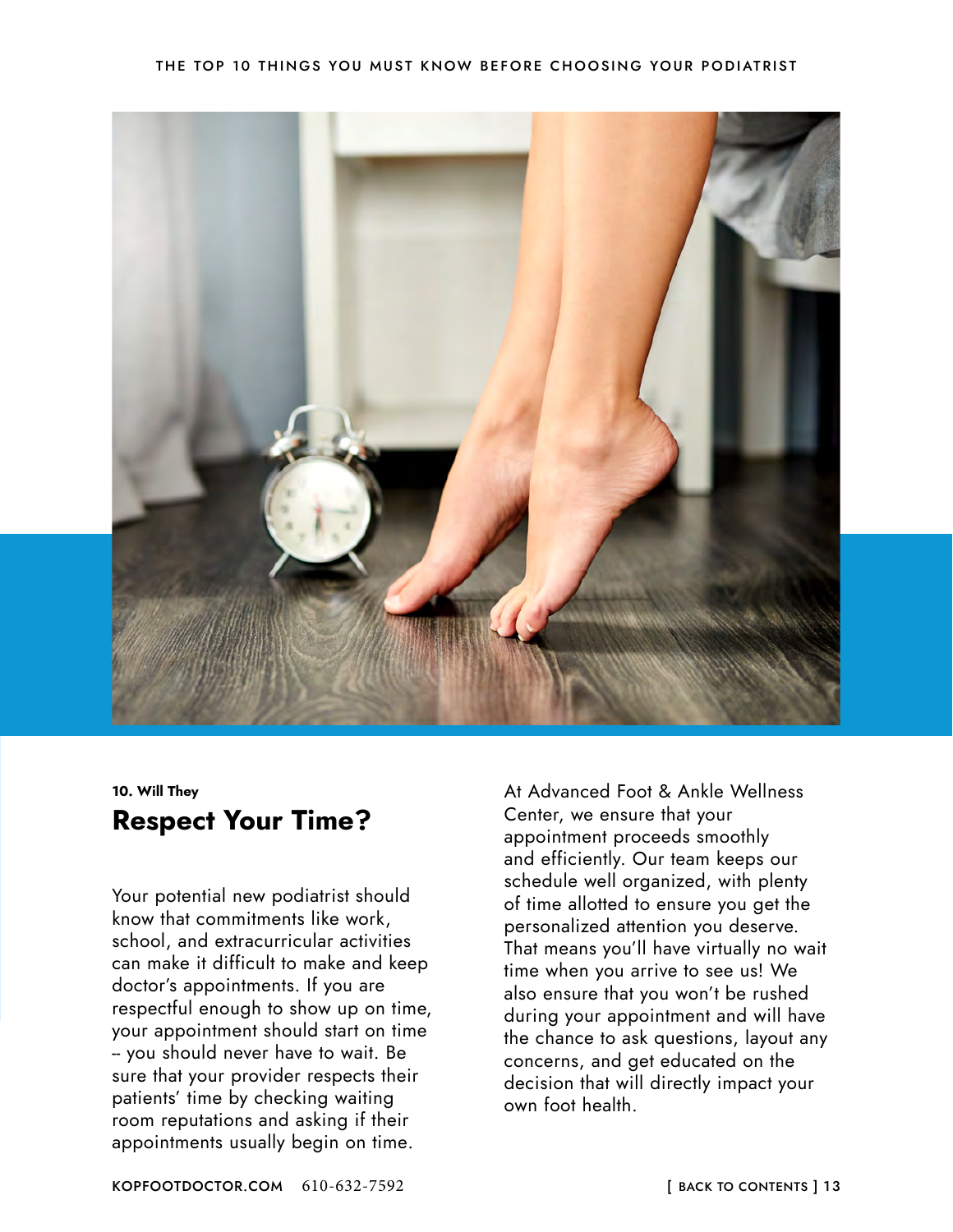#### <span id="page-13-0"></span>**11. Bonus: Do They Have a Guarantee?**

A strong guarantee is the mark of a podiatrist who cares about you and the outcome of your treatment. To confirm that your potential podiatrist will do their best to give you an ideal experience, ask whether they back up their treatment with any guarantees.

Our team not only takes responsibility

for the quality of your care but also wants you to feel respected and at ease throughout your time with us. That's why we're proud to offer a satisfaction guarantee over the course of your treatment. If you are not satisfied with the care you receive from us, simply let us know and we'll do our best to make it right. It's our promise to you!

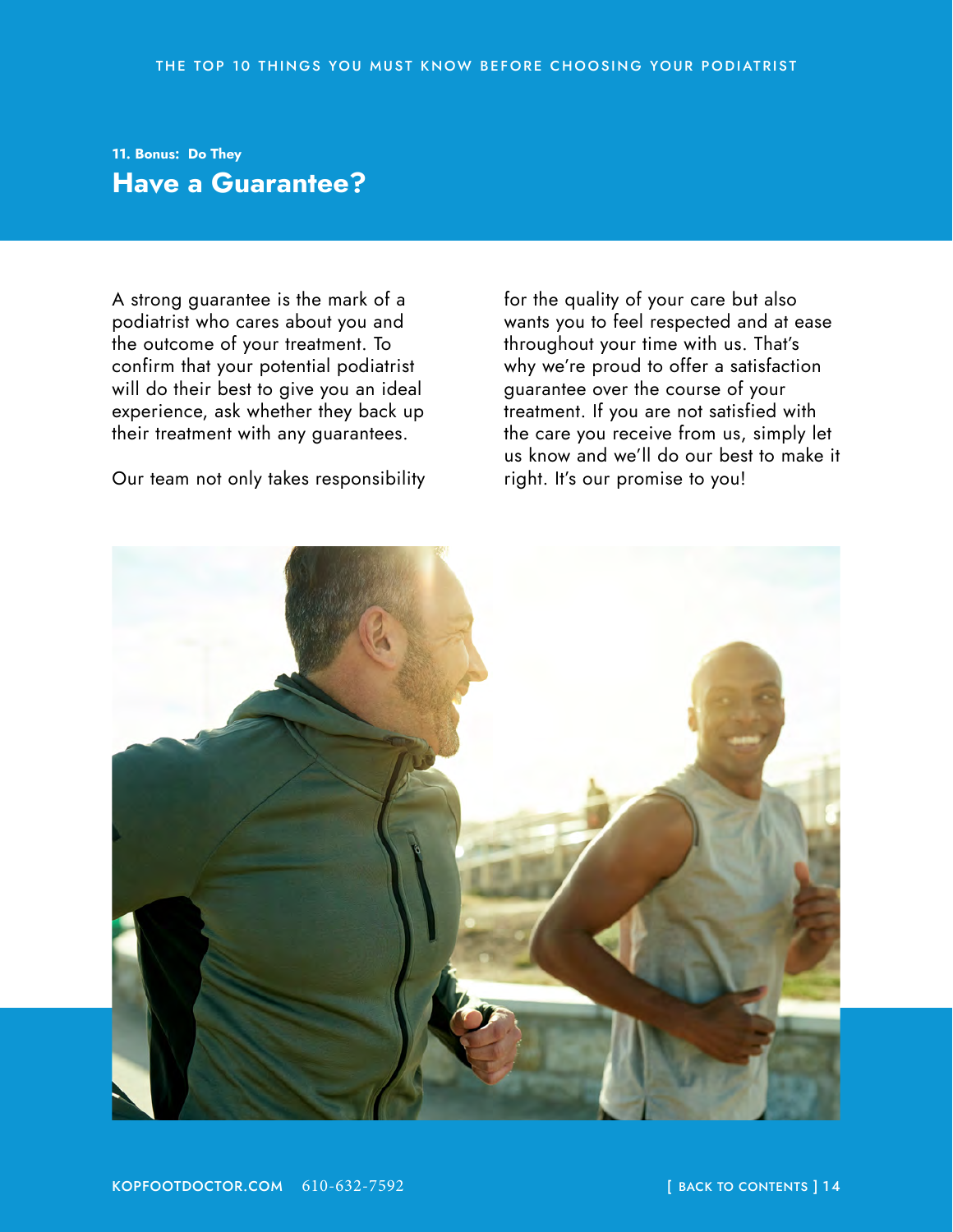## <span id="page-14-0"></span>**Closing Letter From Dr. Wawrzynek**

Dear Friend,

I hope this report was informative! If you've already seen another podiatrist and you aren't satisfied with their answers, I am happy to give you a second opinion. I invite you to schedule an appointment with me for a consultation at any time. Additionally, please feel free to call our office with any foot and ankle medical concerns.

At Advanced Foot & Ankle Wellness Center, our team understands the many factors to consider when choosing a new podiatrist. However, the information provided in this report will help you choose the right podiatry office for your foot health needs.

If you have any questions for us, please call us at 610-632-7592. We look forward to welcoming you to Advanced Foot & Ankle Wellness Center!

To Your Foot Health,

Dr. Melissa Wawryznek

P.S. When you are ready, call 610-632-7592 to schedule your consultation. Your comprehensive foot health assessment includes a thorough exam and discussion about your concerns and goals. At that time, we will review your treatment options, provide a personalized treatment plan, and answer any questions you may have.